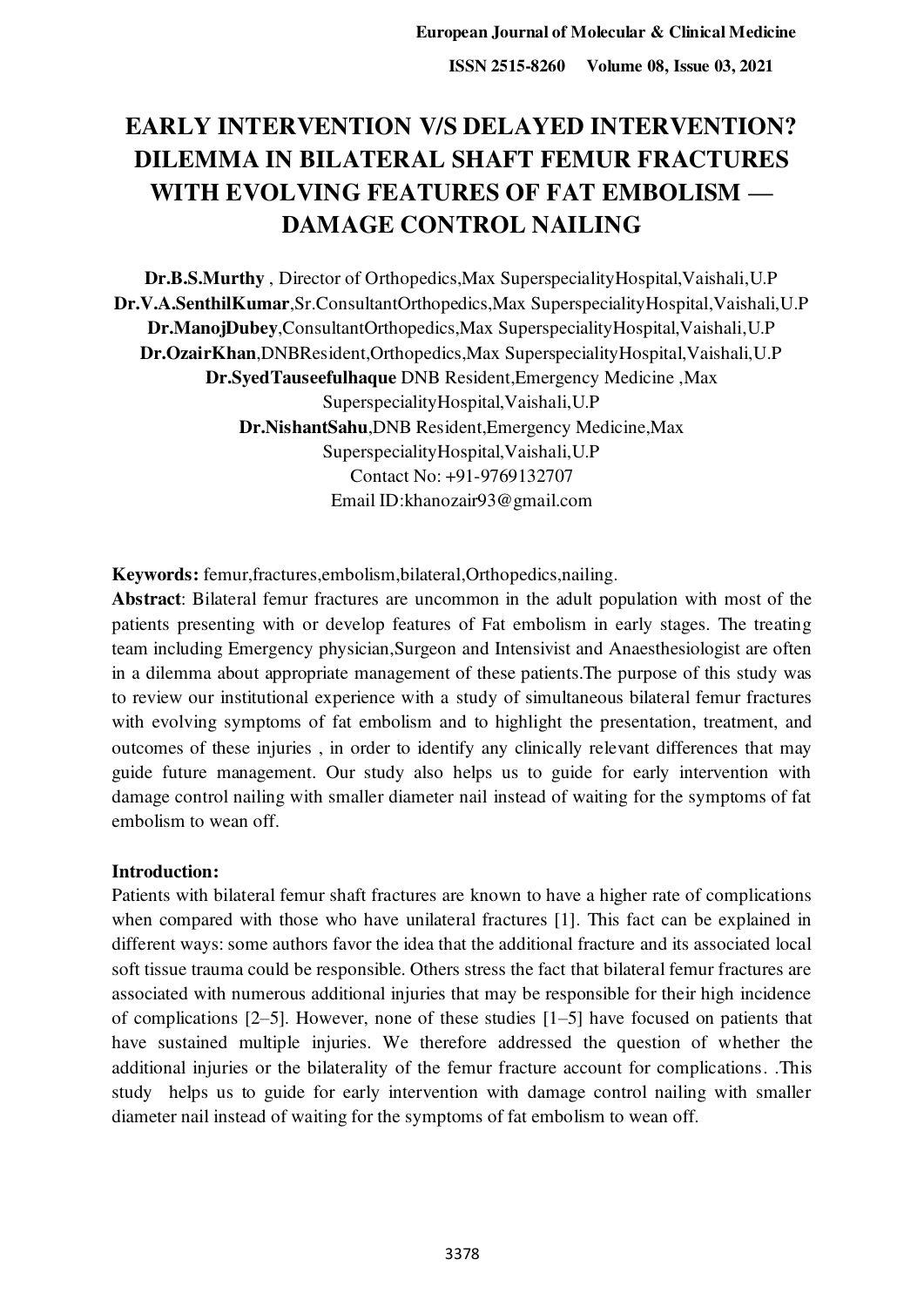**ISSN 2515-8260 Volume 08, Issue 03, 2021**

### **Materials & methods:**

We undertook a retrospective chart review of patients who had presented with bilateral femur fractures between 2017 and 2020 with a minimum of 9 months of follow-up. Descriptive information was provided about the case series of bilateral femur fracture patients with evolving fat embolism symptoms including time period of injury to surgical intervention , total duration of hospital stay and rehabilitation.

### **Management:**

**ED MANAGEMENT:**Patients with femoral pathology need hemodynamic stabilization. Because of the risk of blood loss—from both the injury and its operative repair patients with traumatic fracture of the hip or femur should be typed and crossmatched for at least 2 units of blood. Hemodynamic instability can result from dehydration and the loss of up to 3 units of blood into the fracture site. Operative repair should be performed after the patient is resuscitated and in optimal preoperative condition. The preoperative stabilization of an elderly patient with a hip fracture may require a multidisciplinary approach from emergency medicine, orthopedics, internal medicine, cardiology, and anesthesiology. Comprehensive programs co-managed by geriatricians and orthopedic surgeons have been shown to improve short-term outcomes for the elderly with hip fractures and might even lower the mortality rate, highlighting the importance of the medical management of these complex patients.7 Traction and Immobilization If prehospital personnel suspect a femoral fracture, they often place a Hare splint, Sager splint, or similar device that applies traction to the leg before transporting the patient. This management strategy is popular, because it provides pain relief, immobilization, and limits blood loss. However, great care should be taken to ensure the proper use of these devices. Prolonged traction while other injuries are being assessed and managed can cause or worsen serious neurologic injury in the thigh. Traction used in the field for transport can cause skin breakdown at pressure points and might produce potentially damaging tension on the nerve. Contraindications to the use of traction splints include pelvic fractures, patellar fractures, ligamentous knee injuries, and tibia or fibula fractures. In the prehospital setting, traction should not be applied to any open fracture that has exposed bone. Such reduction pulls grossly contaminated bone fragments back into the wound before adequate débridement. A study that evaluated patients with multisystem trauma in whom traction splints were placed in the field for femur fractures showed that up to 38% had contraindications to the splints that were placed. With or without traction, the injured extremity should be immobilized when the patient is moved, to prevent further damage from mobile bone fragments. In the prehospital setting, this can be achieved with simple splinting. In the ED, maintaining the leg in slight flexion at the hip reduces intracapsular pressure, whereas extension of the leg increases pressure and the potential for ischemic necrosis of the femoral head. Therefore, traction for proximal femur fractures should be discontinued once the patient has arrived in the ED. The leg can be supported in a position of comfort with a pillow placed under the thigh. The theoretic advantages for continuation of traction in the ED are pain control and fracture reduction, making operations easier to perform. This is likely true for patients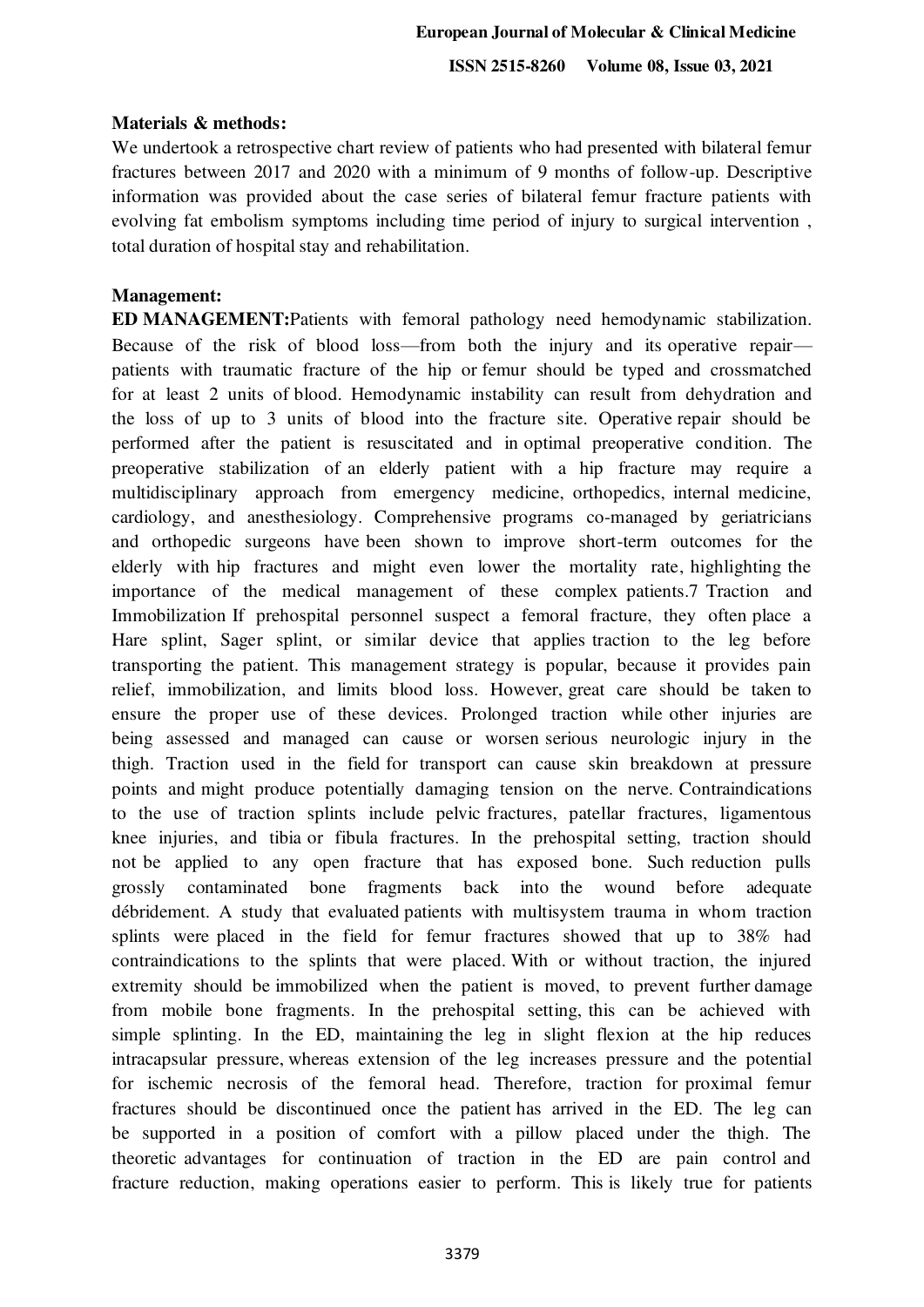### **European Journal of Molecular & Clinical Medicine**

### **ISSN 2515-8260 Volume 08, Issue 03, 2021**

with femoral shaft fractures; however, a Cochrane systematic review that looked at preoperative traction for fractures of the proximal femur in adults found no evidence to support these proposed advantages. Open Fracture Care By definition, an open fracture is any fracture in which a break in the integrity of the skin and soft tissue allows communication with the fracture and its hematoma. Any nearby wound or break in the skin must be considered to communicate with the fracture. A bone piercing from the inside outward often causes only a small wound, after which the contaminated bone tip slips deceptively back into the soft tissue. Open wounds should be irrigated and then covered with sterile saline-moistened gauze. For all type I open fractures, a firstgeneration cephalosporin (such as, cefazolin, 1 g) should be administered intravenously. Types II and III might require additional gram-negative coverage depending on the amount of devitalized tissue and the extent of involvement of the groin and its gramnegative skin flora. This additional coverage could be provided by an aminoglycoside (such as, tobramycin, 1.5 mg/kg). The use of perioperative  $3<sup>rd</sup>$  generation cephalosporins reduces the risk of postoperative infection even in patients with closed fractures. Great care should be taken to identify tetanus-prone wounds so that appropriate prophylaxis can be provided with tetanus immune globulin when indicated. Immunization status should be verified in all patients and updated as needed. Compartment Syndrome Because of the thigh's larger volume, compartment syndrome within the thigh is far less common than in the lower part of the leg. A large amount of bleeding into the thigh compartment is required before the pressure rises above capillary perfusion pressure. When compartment syndrome does occur in the thigh, only 50% of the cases are associated with a femur fracture. It is difficult to clinically differentiate the expected swelling after an injury from early compartment syndrome. Clinical examination and the use of direct pressure measurements can detect the development of compartment syndrome at an early stage. Pain Management Systemic Analgesia Pain control in EDs is often inadequate. For patients with femoral fractures, opioid analgesia is often indicated in combination with other pain-relief strategies. In addition to parenteral medications, other pain-relieving strategies include immobilization of the injured extremity, placement of the injured extremity in a position of comfort, and the consideration of local analgesia in the form of nerve blocks. Pharmacologic Approaches The classic pharmacologic treatment for pain management in patients with traumatic femoral injuries is opioid analgesics. Morphine, fentanyl, and hydromorphone are all acceptable options. Meperidine should not be used because of unacceptable side effects. Pentazocine is contraindicated in the elderly because of its central nervous system (CNS) effects (eg, lowered seizure threshold). Nonsteroidal antiinflammatory drugs (NSAIDs) can also be difficult to titrate, especially in the elderly, due to their renal and gastrointestinal side effects. Femoral Nerve Block TYPE III >10 cm Extensive muscle devitalization; nerve and arterial involvement often classified as type IIIb High-energy shotgun blast, high-velocity gunshots The femoral nerve block is an excellent option as an adjunct or alternative to systemic analgesics in patients at risk for hypotension. Femoral nerve blocks significantly decrease the time to the lowest pain score compared with intravenous narcotics, and patients require significantly lower doses of narcotics. The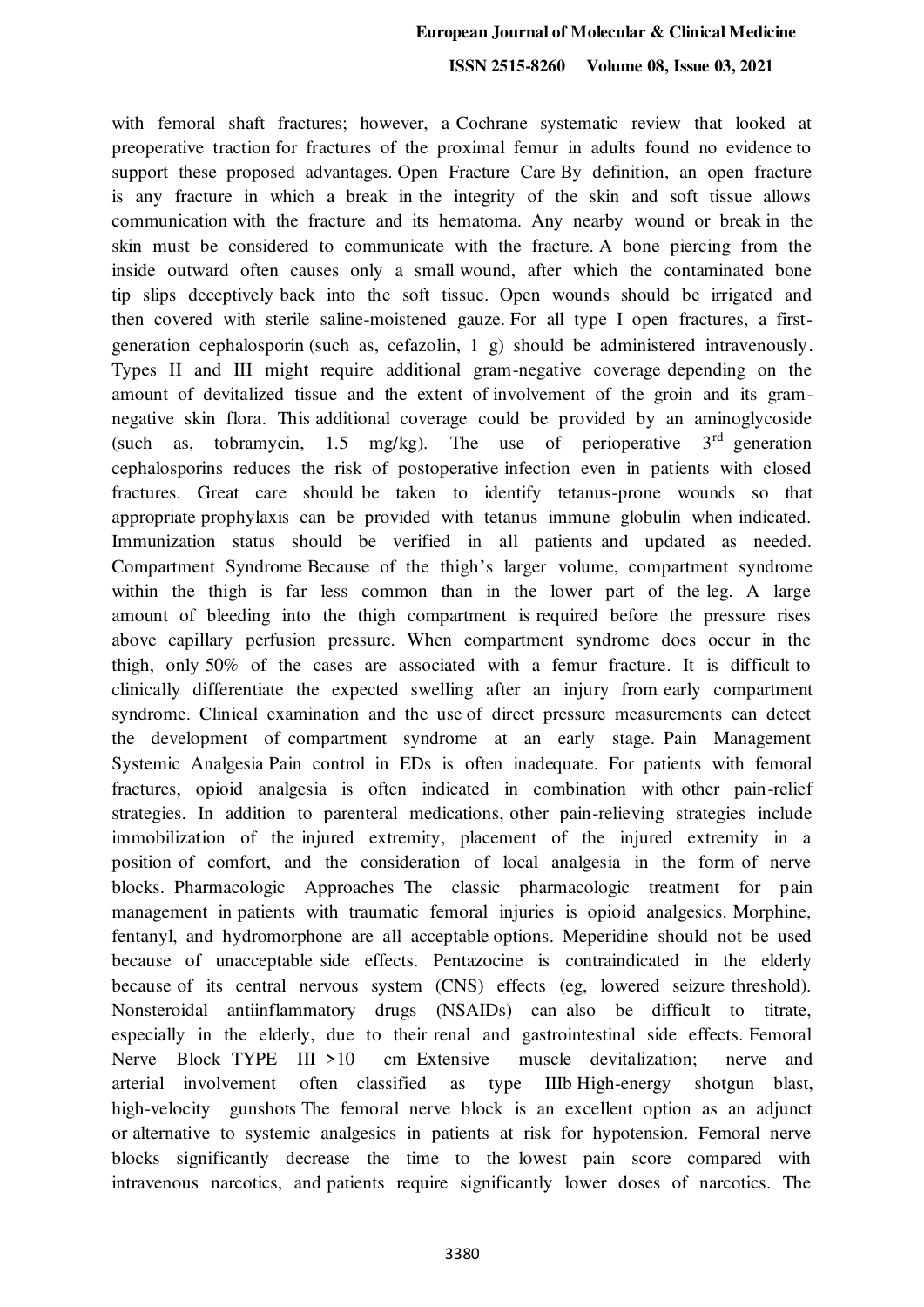**ISSN 2515-8260 Volume 08, Issue 03, 2021**

block can be created with the assistance of a peripheral nerve stimulator to localize the nerve or bedside ultrasound to directly visualize the nerve before the anesthetic is injected.8 The procedure can also be performed by emergency clinicians without the assistance of peripheral nerve stimulators or ultrasound. If a long-acting anesthetic such as bupivacaine is used, the expected onset of analgesia is within 30 minutes and its duration is 6 to 8 hours.9 Careful neurovascular examination should be performed and documented before the femoral nerve block is performed. After the nerve block procedure, continued assessment of the femoral muscular compartments is advisable to check for the development of compartment syndrome. If an injury is considered at especially high risk for compartment syndrome, orthopedic surgery consultation should be obtained before the block, and measurement of compartment pressures after the block should be considered. Because the sciatic nerve innervates the compartments of the lower limb, a femoral nerve block will not mask the clinical presentation of compartment syndrome in the lower leg.

### **ORTHOPEDIC MANAGEMENT:**

Treatment protocol of B/L Femur fracture patients:

Immediately after resuscitation in the Triage, patient is shifted to the surgical intensive care unit and Patient is put on continuous monitoring of Oxygen Saturation by pulse oximeter, apart from TPRBP. Volume or component replacement continued as per the Intensivist protocol. Warning signs of impending fat embolism like, fall in oxygen saturation or desaturation despite oxygen administration, increasing pulse rate, fever, axillary or supraclavicular freckling, breathlessness, irritability or delirium are closely monitored. Patients with early features of Pulmonary embolism who are not able to maintain saturation on Hiflow are put on Ventilatory support by Endotracheal intubation. Apart from the routine preoperative blood work like CBC, CRP, LFT, KFT, RBS, PT/INR, APTT, viral markers, Urine R/M,urine for fat globules, ECG and X ray chest,where indicated , certain special investigations like Echocardiogram and CT Pulmonary Angiogram , CT abdomen, HRCT Chest , CT Head, CT Cervical spine and/ whole spine screening where indicated, are carried out, as these patients are usually afflicted by Polytrauma involving various Viscera apart from skeletal trauma. As a routine protocol , D-Dimer levels, NT pro- BnP, are also sent baseline and followed up with 24 hrly or 48 hrly repeat samples to pick early impending or worsening of fat embolism.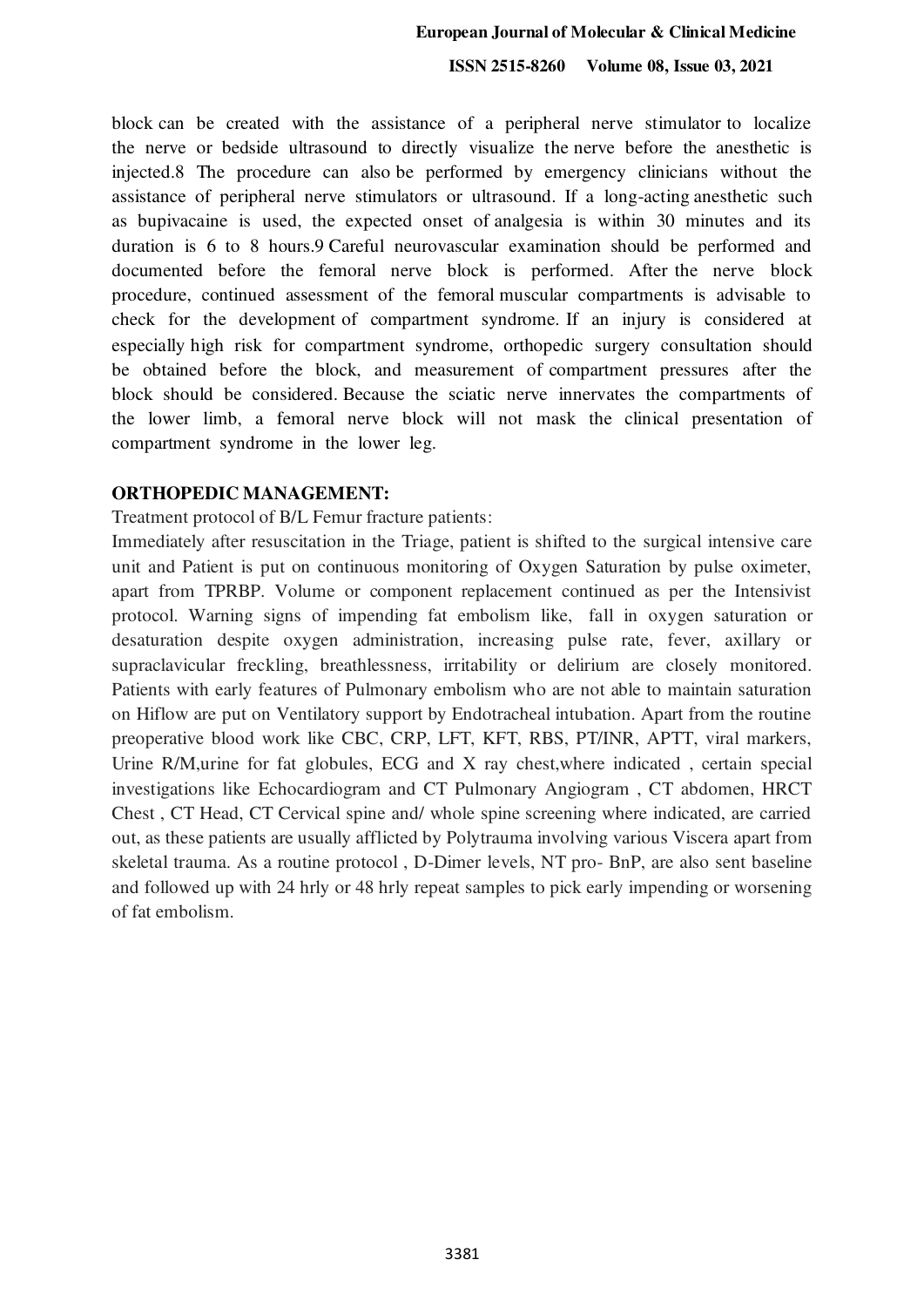# **European Journal of Molecular & Clinical Medicine ISSN 2515-8260 Volume 08, Issue 03, 2021**



# *OT SETUP IN BILATERAL SHAFT FEMUR FRACTURE ON FRACTURE TABLE*

Routine higher antibiotic cover and Inj. Clexane 0.4 mg subcutaneous injections once daily as prophylaxis or 0.6 mg twice daily as therapeutic in cases of patients with features of fat embolism are part of our standard protocol in these patients. Multiple rib injuries which may or may not be notable in initial examination, slowly lead to evolving hemopneumothorax ( may be compounded by the IPPV) in the first 48 to 72 hours, despite a negative initial radiology. They also contribute to sudden desaturation, necessitating urgent bedside ICD insertion and follow up by thoracic surgeon. After getting a rapid work up of patients and an interdepartmental meeting including, Orthpedic Surgery team, Pulmonologist, Intensivist , Thoracic surgeon ,Anaesthesiologist (and where required General Surgery team, Neurosurgery team )and with patients relatives, surgical intervention is planned on 1st or second day of admission. Mild or moderate features of evolving fat embolism is not a contraindication for B/L femur fracture fixation ( DCO/ ETC ) , rather it is considered essential to achieve early control of the Pulmonary embolism in such patients, so patient relatives are counselled for the early surgical intervention, Unreamed femoral nailing of both femoral in the same sitting, and high risk consent is obtained. Clexane Inj. is withheld 12 hrs before surgery and restarted 6 hrs after surgery. Patient is shifted to the OR preferably within 24 to 48 hrs of admission, and under General anaesthesia , on Fracture table , Unreamed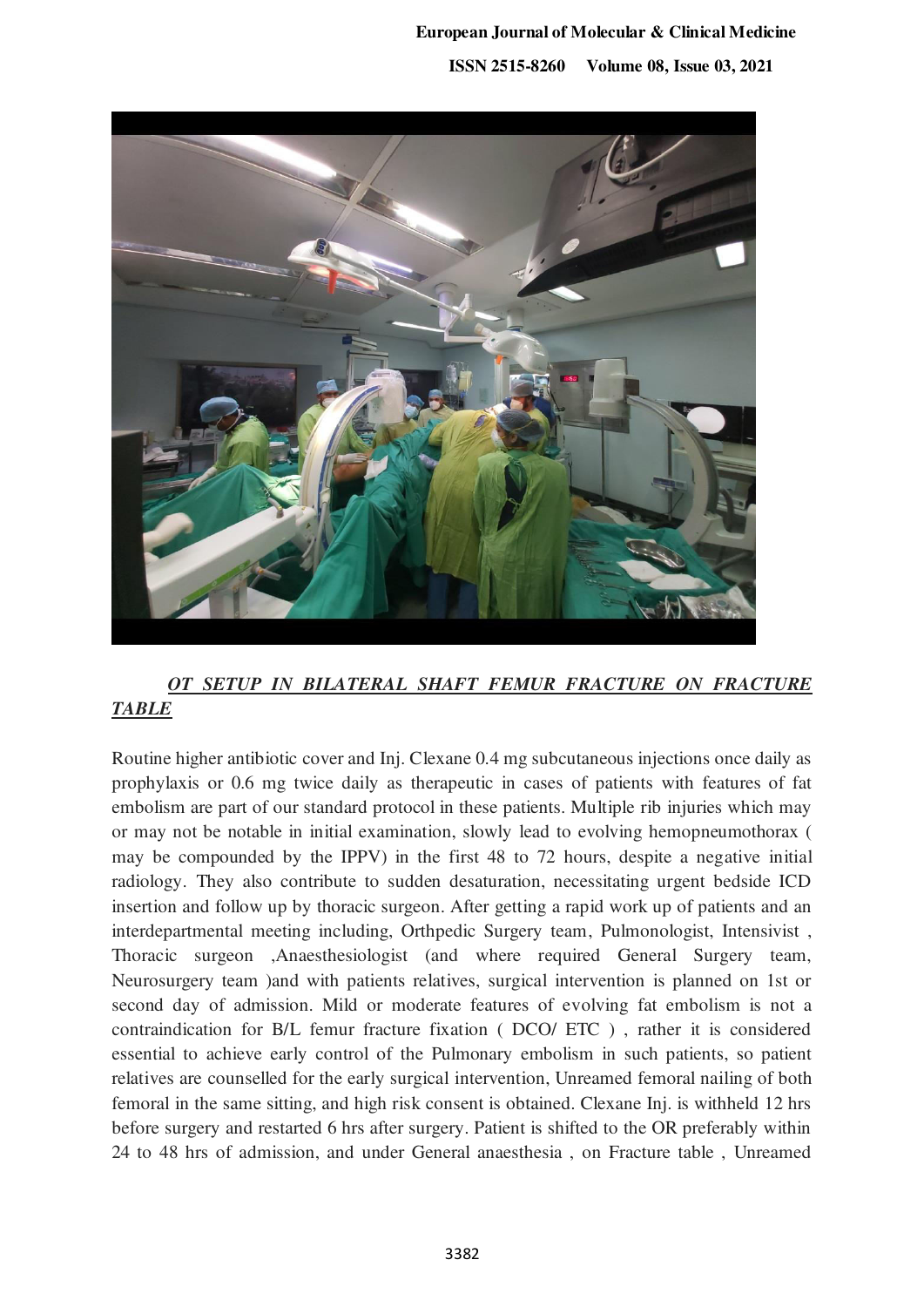Interlocking nailing of femur is done one side followed by the other in the same sitting preferably.

Patient is usually transferred to ICU on ET ventilatory support and after overnight ventilation, he is weaned off Ventilator next day, if parameters are stable. If not , ventilatory support is continued over next few days and weaned off Ventilator and extubated when stable. Prone ventilation was done where necessary and this was made possible and facilitated by the B/L femur nailing which has already been completed. Once out of the ICU, patient is monitored in the ward, mobilized to bed edge , and in bed exercises were started and discharged around 5th day of admission or later as warranted by the other associated injuries and General Condition.

# **Results & Discussion:**:

 Eight patients were identified after chart review. Mean age at the time of injury was 30(16 to 38 years). Mechanism of injury was high energy trauma in all patients.Features of fat embolism was present in all cases. Six of 8 patients had presented with at least one significant associated injury. All patients underwent definitive operative fixation bilaterally. Average length of stay was 10 days (range 7-15days). Complete healing occurred in all patients. We found that patients who underwent early bilateral femur fracture fixation with damaged control nailing in presence of evolving fat embolism symptoms had significant improvement in the cardiopulmonary parameters post surgery as well as decreased length of hospital stay. There was statistical difference in complications preoperatively and postoperatively.





**Follow up**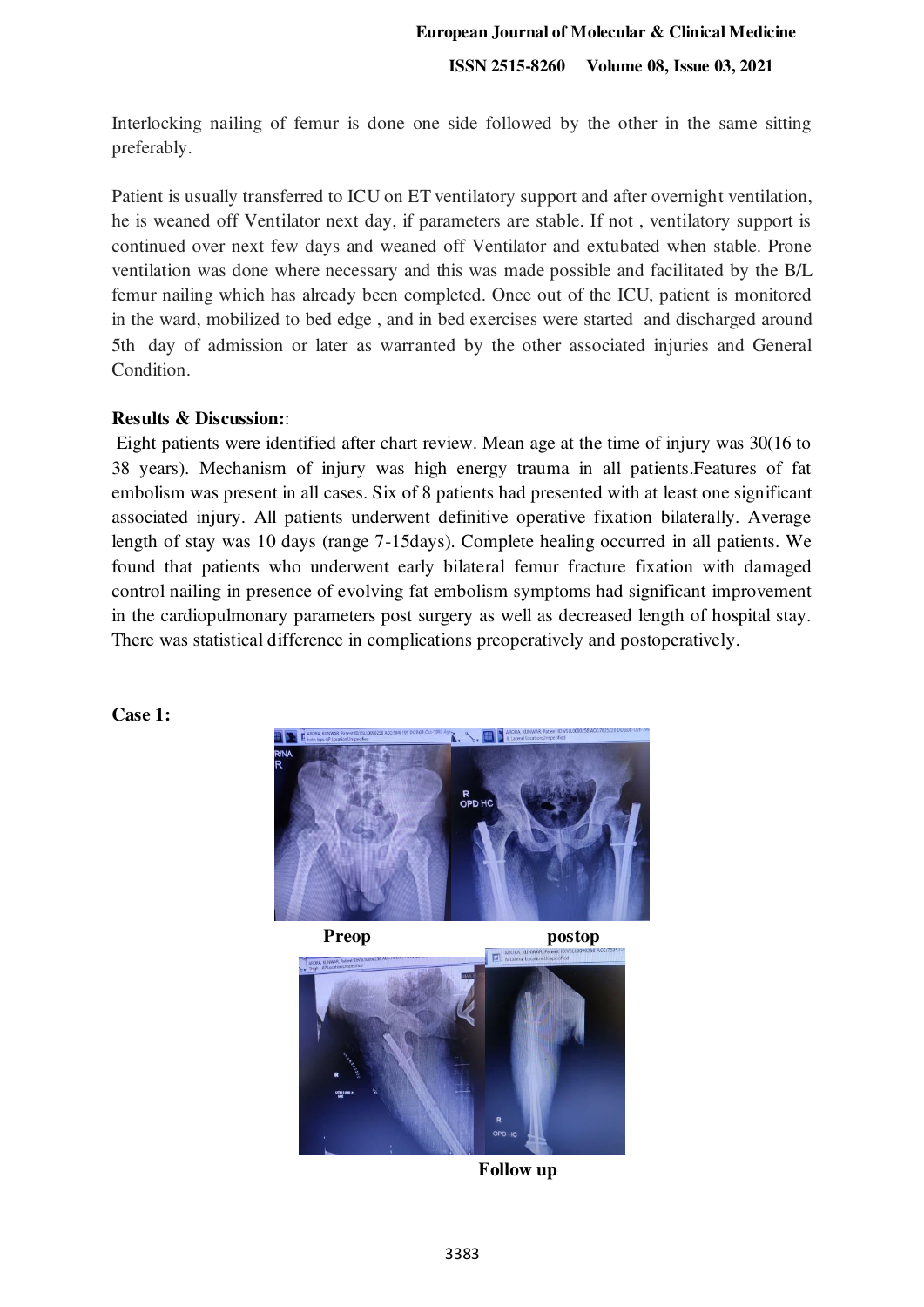

**Preop postop** 

**Case 3:** 



**Preop postop** 

# **Conclusion:**

Our case series illustrates the presentations and outcomes of this fracture injury pattern in presence of evolving fat embolism symptoms with damage control antegrade nailing . These results may help guide healthcare personnel in making informed management decision regarding early intervention in such patients .This may prove useful to prevent further complications associated with fat embolism and improve overall outcome, most appropriate for the Indian conditions, taking into consideration the Socioeconomic fallouts involved with such major injuries.

# **Financial support & sponsorship:**none

**Conflicts of interest:**There were no conflict of interest.

# **Refrences:**

1. Nork SE, Agel J, Russell GV, Mills WJ, Holt S, ML Jr Routt. Mortality after reamed intramedullary nailing of bilateral femur fractures. Clin OrthopRelat Res. 2003;415:272–8.